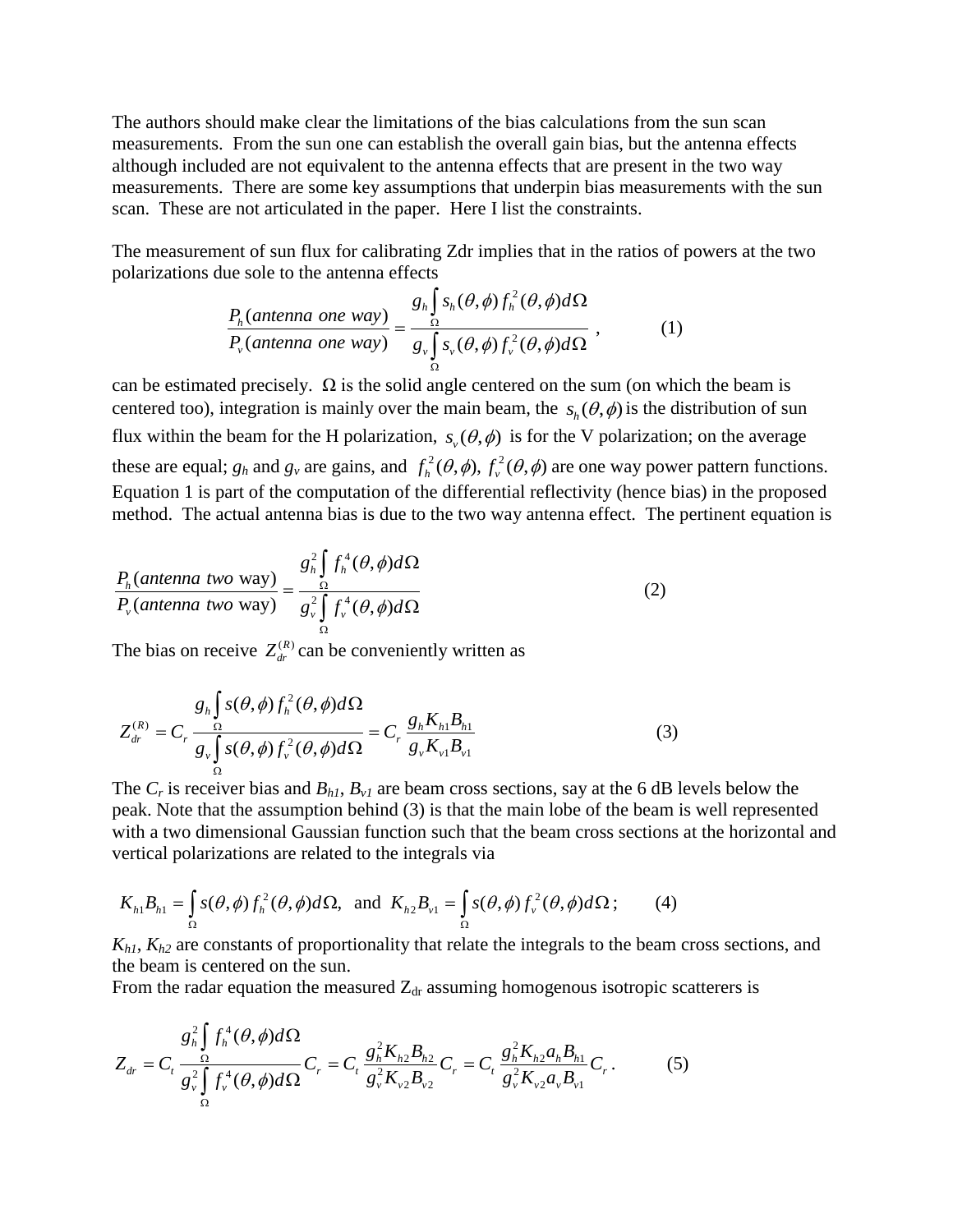Here  $C_t$  is the bias on transmission and it excludes the antenna effect. It is assumed that the beam is filled with uniformly distributed scatterers.  $B_{h2}$ ,  $B_{v2}$  are the cross sections of the two way antenna patterns and  $K_{h2}$ ,  $K_{v2}$ , are the proportionality constants relating the beam cross sections to the integrals of the two way patterns. For Gaussian patterns it follows that  $B_{h2} = a_h B_{h2}$ , where  $a_h$  is a constant; similarly  $B_{v2} = a_v B_{v2}$ . For convenience write (5) as

$$
Z_{dr} = C_t \frac{g_h K_{h2} a_h}{g_v K_{v2} a_v} \frac{g_h B_{h1}}{g_v B_{v1}} C_r .
$$
 (6)

The bias due to the receiving path  $\frac{\delta_h \mathbf{p}_{h1}}{n}$ 1  $\frac{h^{\mathbf{D}} h}{\mathbf{D}} C_r$  $v^{\boldsymbol{\nu}}$ <sup>v</sup>  $\frac{g_h B_{h1}}{g}$  *C g B* lacks the proportionality constants *Kh1*, *Kv1* which are

in (3) and are estimated from the sun scan. But these two should be very close. On the transmission side the antenna part  $\frac{\delta h \mathbf{R}_{h2}}{I}$ 2  $h^{\mathbf{A}}h^{\mathbf{A}}$  $v^{\prime\prime}$  $v^{\prime}$ <sup> $\alpha$ </sup> $v$  $g<sub>h</sub> K<sub>h2</sub> a$  $g_{v} K_{v2} a$ is not known. This ratio should be very close to 1.

The constants of proportionality for the H and V parts should be equal. And if the gains  $g_h$ ,  $g_v$ are close, the sun calibration can indeed provide a good estimate of the bias. Note that the beam cross sections used in the assumptions need to be equal but need not be completely overlapping. For example two elliptical cross sections could have major axis not aligned, for example orthogonal. One can quantify (or set limits) on how well can the sun scan be used for calibration by comparing the  $g_h B_{h1}$  to  $g_v B_{v1}$  (take the ratio in dB). That is done next for the five radars.

Going back to the paper I examined the values from table 1. So I compute the  $G_h - G_v$  +  $10*log[H(eI, H) H(az, E)] - 10*log[V(eI, E) V(az, H)]$ ; that is  $(g_h B_h / g_v B_v I)$  in dB scale and obtained: -0.045, -0.03, -0.182, 0.12, -0.015 for the five radars respectively. Thus I conclude that for the radars No 1, 2, and 5 the sun scan could provide bias to within  $\pm$  0.1 dB.

Some other comments:

If the radar is scanning the sun the position is wider in azimuth because the effective beamwidth is larger.

You state "uncorrected". It is clearer to indicate that "Ground clutter had not been applied to the data, and noise power has not (or has?) been removed." Uncorrected is confusing and strictly would mean that you had correct data and then you "uncorrected it".

Page 14, line 5: Remove "because" Page 16, line 5: "one months of data"

Fig. 5 not clear – Caption states "Probability" whereas on the axis I see "Power fraction".

Caption Fig. 2 end sentence you repeat the.

Sentence on page 5 "In addition solar hits with standard deviation much larger than that expected for a solar hit (e.g. three times larger) have been rejected." Is this really what you are doing? If